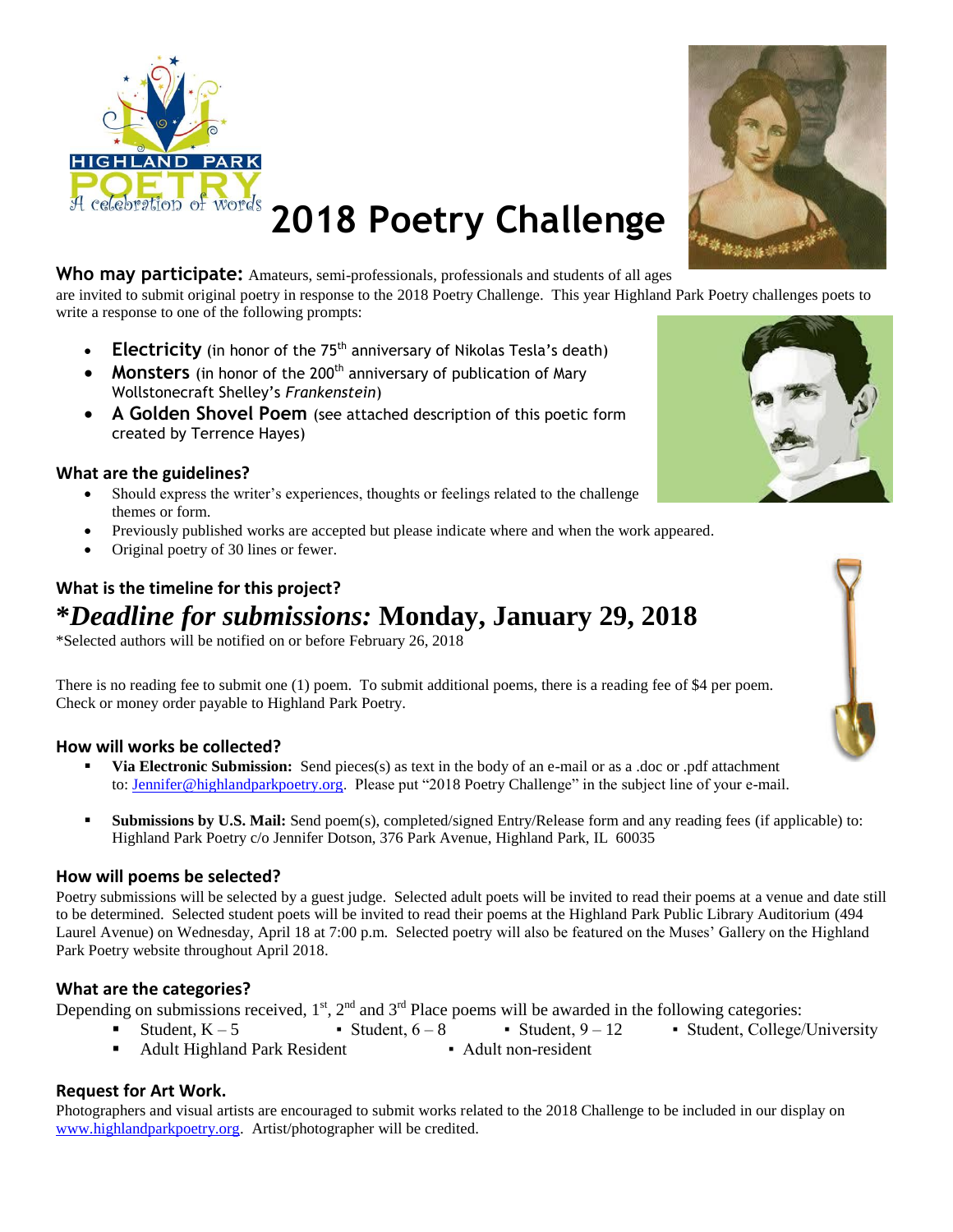## **2018 Poetry Challenge Entry Form**

|                                                                                                                                                                                                              | Student, 9-12____ Student, 12+___                                                                                                                                                                                                                                                                                                                                                                                                                                                                                                                                                                               |
|--------------------------------------------------------------------------------------------------------------------------------------------------------------------------------------------------------------|-----------------------------------------------------------------------------------------------------------------------------------------------------------------------------------------------------------------------------------------------------------------------------------------------------------------------------------------------------------------------------------------------------------------------------------------------------------------------------------------------------------------------------------------------------------------------------------------------------------------|
| Adult, Non-HP Resident ______ Adult, HP Resident _____                                                                                                                                                       |                                                                                                                                                                                                                                                                                                                                                                                                                                                                                                                                                                                                                 |
| money order payable to Highland Park Poetry.                                                                                                                                                                 | There is no reading fee to submit one (1) poem. To submit additional poems, there is a reading fee of \$4 per poem. Check or                                                                                                                                                                                                                                                                                                                                                                                                                                                                                    |
|                                                                                                                                                                                                              |                                                                                                                                                                                                                                                                                                                                                                                                                                                                                                                                                                                                                 |
|                                                                                                                                                                                                              |                                                                                                                                                                                                                                                                                                                                                                                                                                                                                                                                                                                                                 |
| Has work been previously published? _____ Yes ______ No                                                                                                                                                      |                                                                                                                                                                                                                                                                                                                                                                                                                                                                                                                                                                                                                 |
| If Yes, please indicate where & when                                                                                                                                                                         |                                                                                                                                                                                                                                                                                                                                                                                                                                                                                                                                                                                                                 |
| Submissions:<br>$\bullet$<br>form of a Golden Shovel.<br>Previously published works are accepted but please indicate where and when the work appeared.<br>Original poetry of 30 lines or fewer.<br>$\bullet$ | Should express the writer's experiences, thoughts or feelings related to Electricity (honoring 75 <sup>th</sup> anniversary of Nikola Tesla's<br>death), or Monsters (honoring 200 <sup>th</sup> anniversary of Frankenstein by Mary Wollstonecraft Shelley), or should be written in the                                                                                                                                                                                                                                                                                                                       |
| Poetry is responsible for accidental damage or loss.                                                                                                                                                         | Release Form: Submissions must include a copy of the following completed form indicating your acknowledgement that (1) your submission is<br>original and is not a copy or derivative of any other work and (2) Highland Park Poetry has your irrevocable permission, without restriction, to use<br>your work in original form or reproduction for exhibition, advertising, educational and promotional materials for this event as well as other events as<br>Highland Park Poetry may determine in its sole and absolute discretion. Reasonable care will be taken in handling submissions but Highland Park |
| <b>PLEASE PRINT</b>                                                                                                                                                                                          |                                                                                                                                                                                                                                                                                                                                                                                                                                                                                                                                                                                                                 |
|                                                                                                                                                                                                              |                                                                                                                                                                                                                                                                                                                                                                                                                                                                                                                                                                                                                 |
|                                                                                                                                                                                                              |                                                                                                                                                                                                                                                                                                                                                                                                                                                                                                                                                                                                                 |
| For Parents of Minors: I have signed the above Release on behalf of myself and my minor child                                                                                                                |                                                                                                                                                                                                                                                                                                                                                                                                                                                                                                                                                                                                                 |
|                                                                                                                                                                                                              |                                                                                                                                                                                                                                                                                                                                                                                                                                                                                                                                                                                                                 |
|                                                                                                                                                                                                              |                                                                                                                                                                                                                                                                                                                                                                                                                                                                                                                                                                                                                 |
|                                                                                                                                                                                                              |                                                                                                                                                                                                                                                                                                                                                                                                                                                                                                                                                                                                                 |

A celebration of words